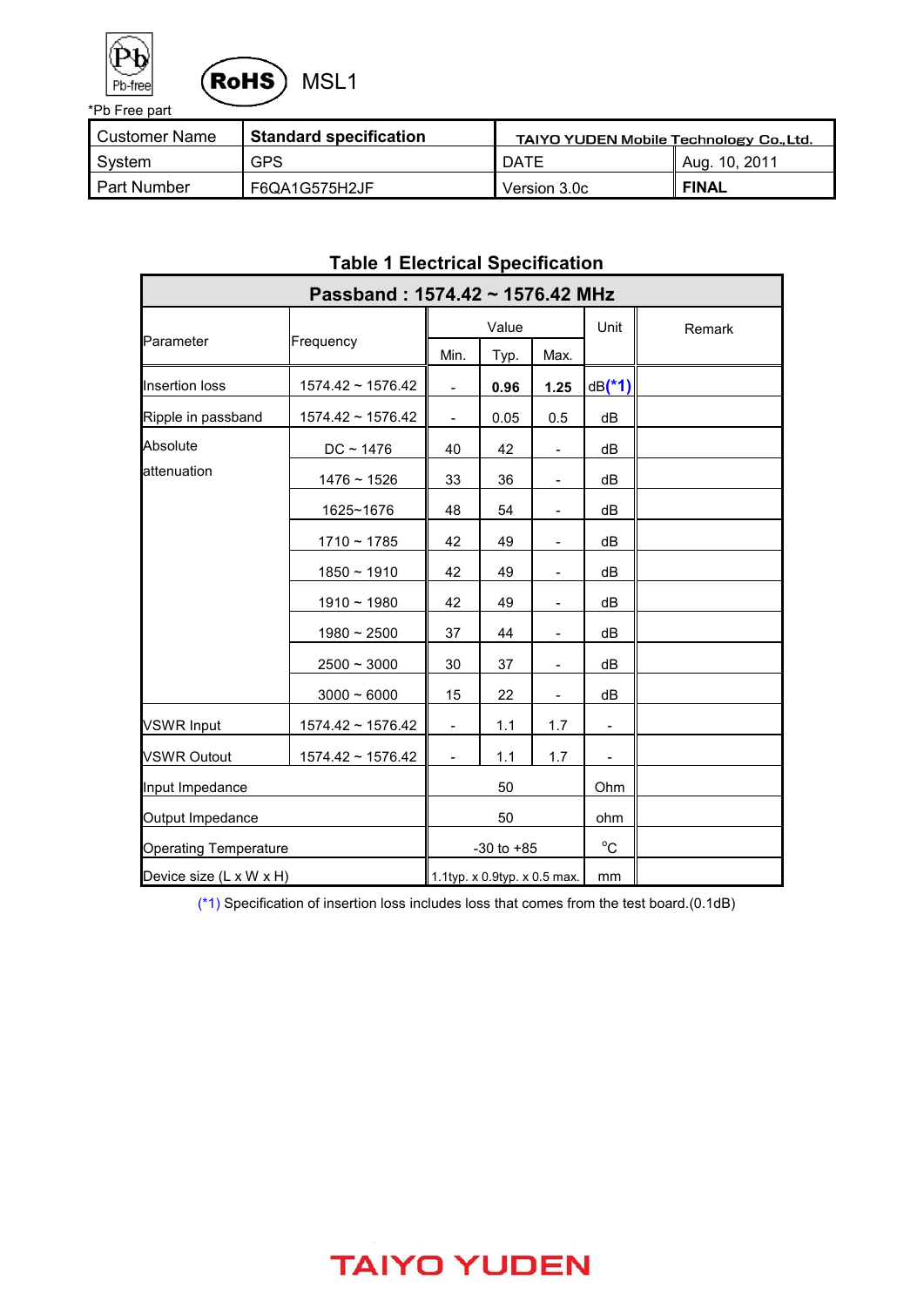



| Customer Name      | <b>Standard specification</b> | <b>TAIYO YUDEN Mobile Technology Co., Ltd.</b> |               |  |
|--------------------|-------------------------------|------------------------------------------------|---------------|--|
| System             | <b>GPS</b>                    | DATE                                           | Aug. 10, 2011 |  |
| <b>Part Number</b> | F6QA1G575H2JF                 | Version 3.0c                                   | <b>FINAL</b>  |  |

#### **Dimension**

Device size: 1.1typ. x 0.9typ. x 0.5max.



Unit: mm

#### **Pin Configuration**

| Pin No. | Symbol | Function       |
|---------|--------|----------------|
|         | ΙN     | Unbalanced pin |
|         | GND    | Ground         |
|         | GND    | Ground         |
|         |        | Unbalanced pin |
|         | חור    | Ground         |

#### **Evaluation Circuit**

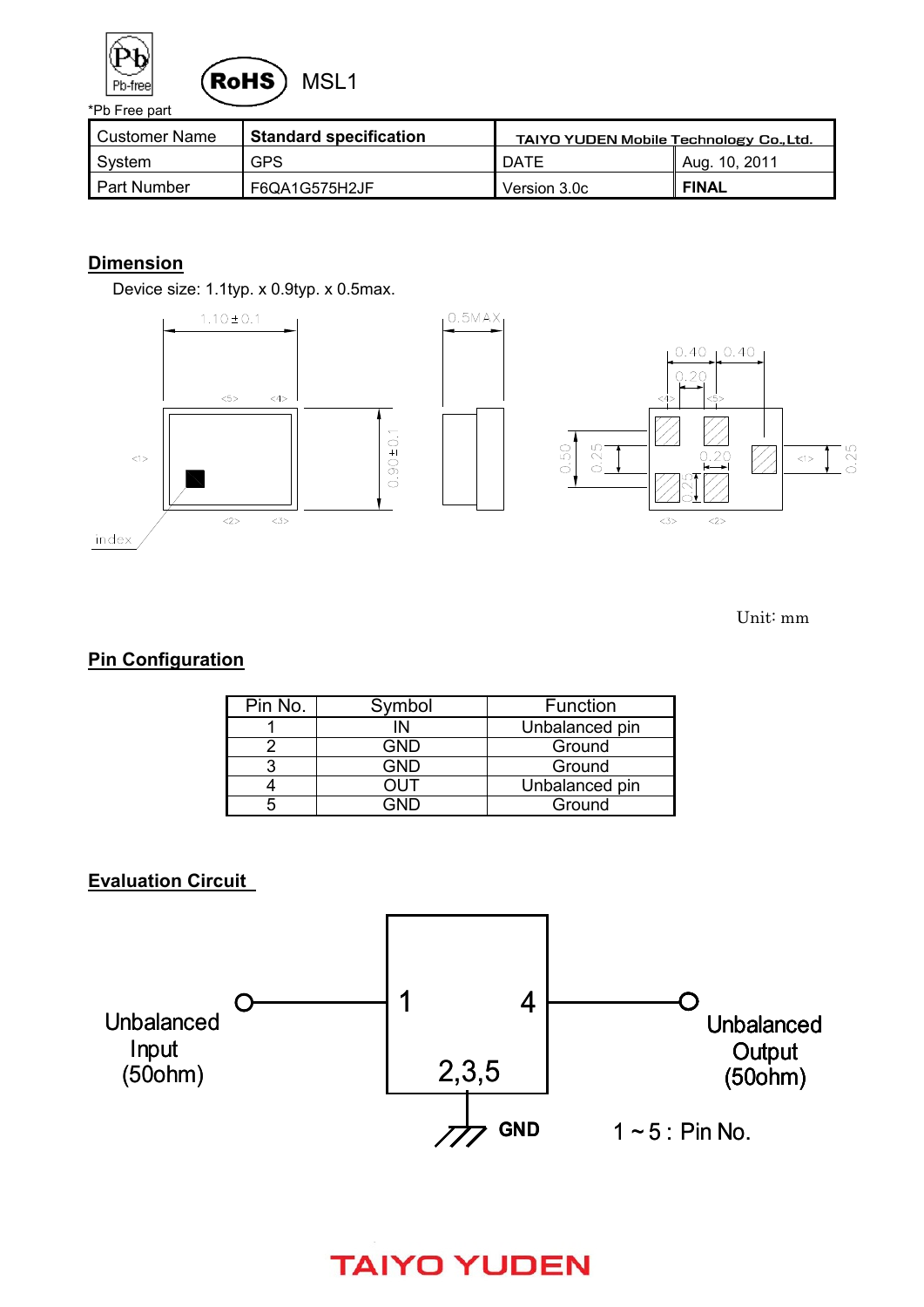



| l Customer Name | <b>Standard specification</b> | <b>TAIYO YUDEN Mobile Technology Co., Ltd.</b> |               |  |
|-----------------|-------------------------------|------------------------------------------------|---------------|--|
| System          | <b>GPS</b>                    | DATE                                           | Aug. 10, 2011 |  |
| l Part Number   | F6QA1G575H2JF                 | Version 3.0c                                   | <b>FINAL</b>  |  |



**TAIYO YUDEN**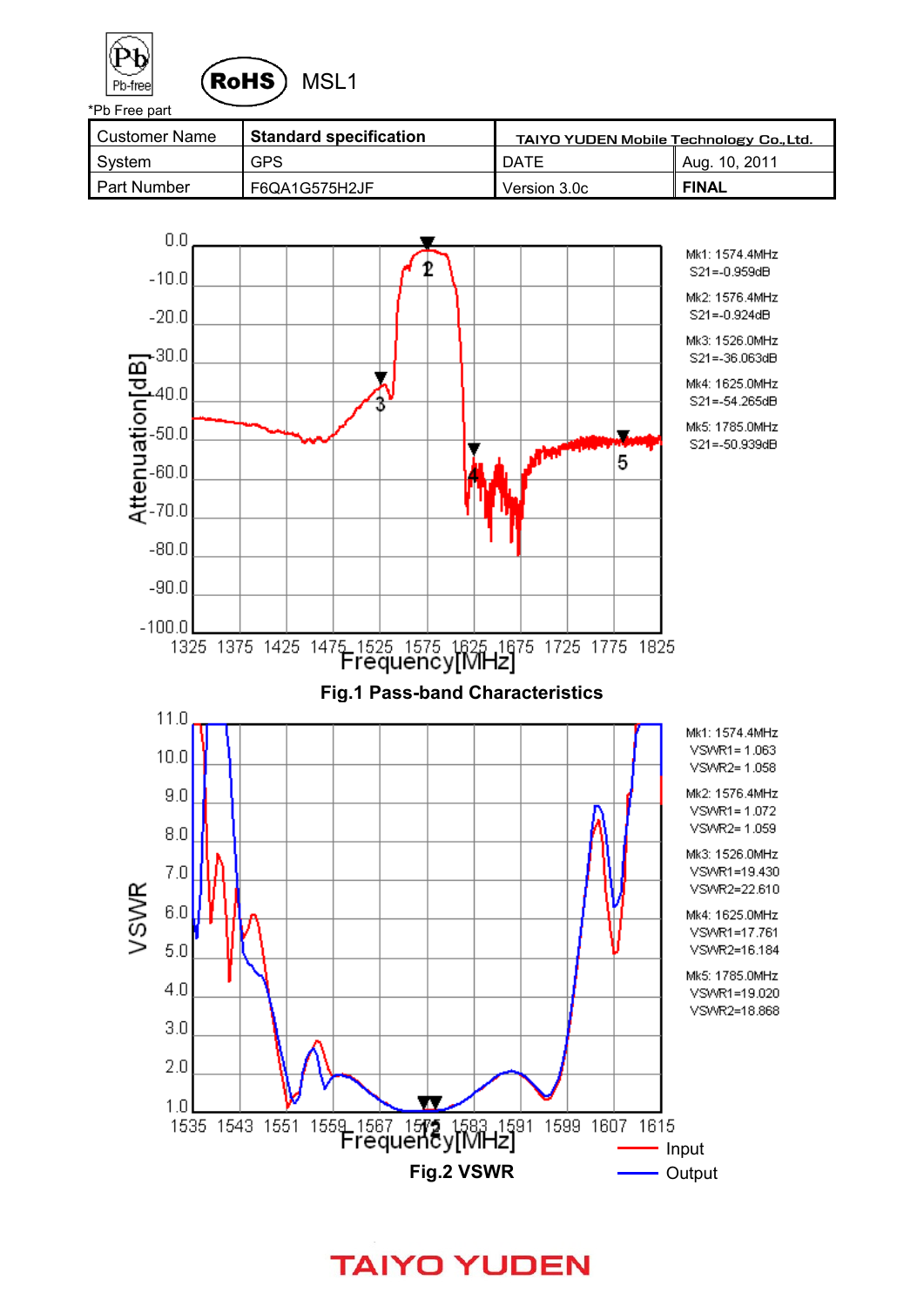



| l Customer Name | <b>Standard specification</b> | <b>TAIYO YUDEN Mobile Technology Co., Ltd.</b> |               |  |
|-----------------|-------------------------------|------------------------------------------------|---------------|--|
| System          | <b>GPS</b>                    | DATE                                           | Aug. 10, 2011 |  |
| l Part Number   | F6QA1G575H2JF                 | Version 3.0c                                   | <b>FINAL</b>  |  |

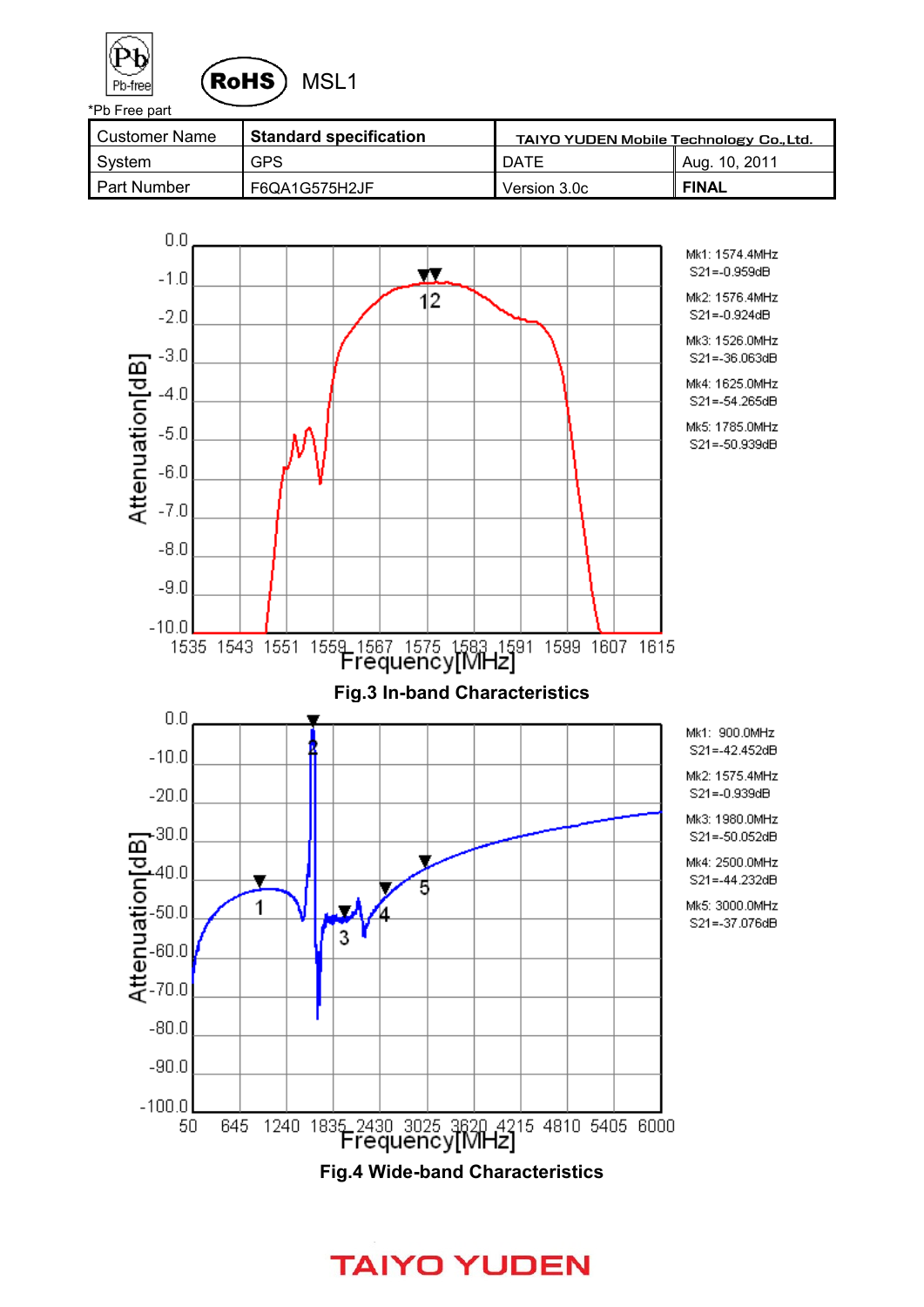



| l Customer Name    | Standard specification | <b>TAIYO YUDEN Mobile Technology Co., Ltd.</b> |               |  |
|--------------------|------------------------|------------------------------------------------|---------------|--|
| System             | <b>GPS</b>             | DATE                                           | Aug. 10, 2011 |  |
| <b>Part Number</b> | F6QA1G575H2JF          | Version 3.0c                                   | <b>FINAL</b>  |  |



**Fig.6 Output impedance**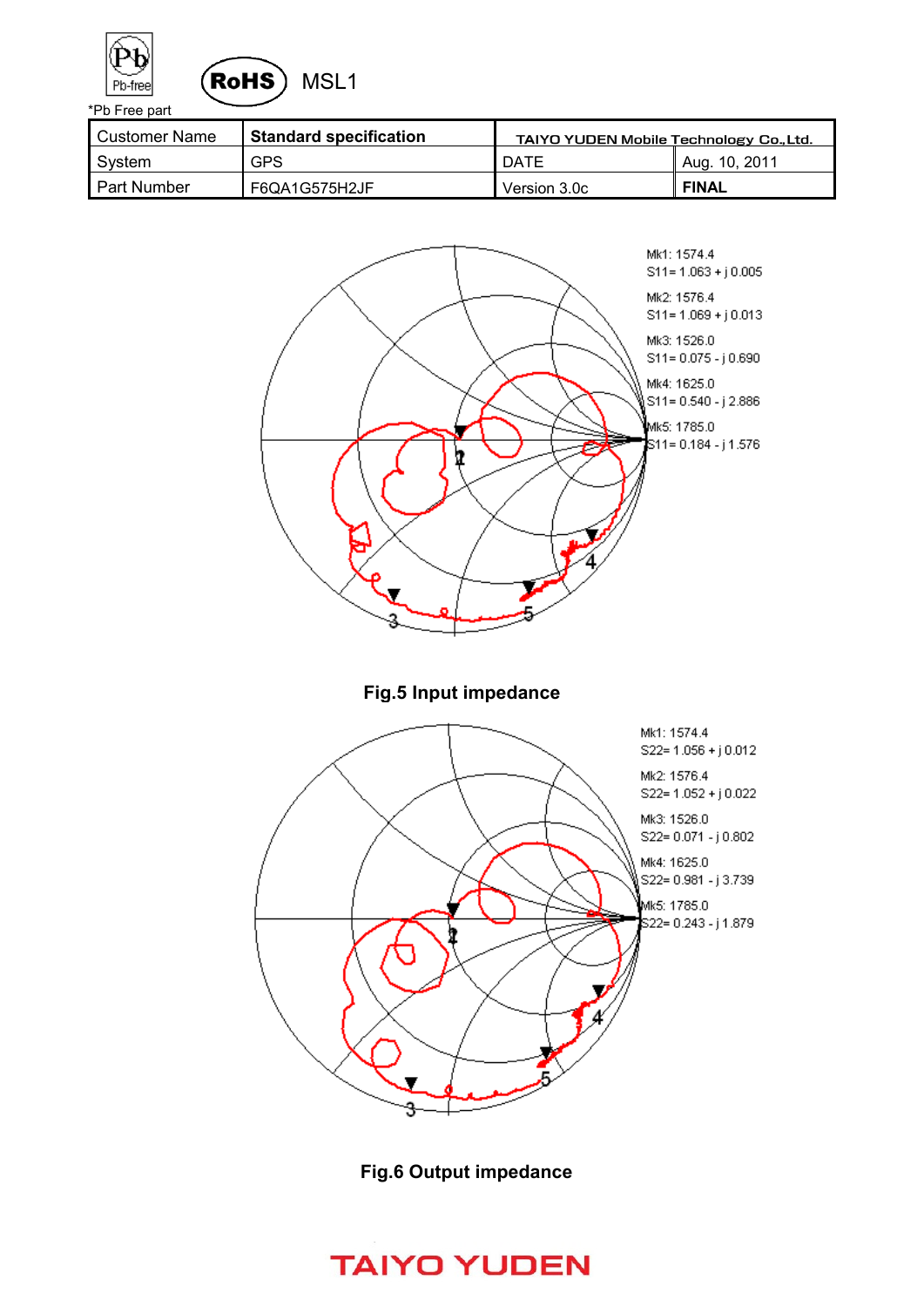



| Customer Name      | ∥ Standard specification | <b>TAIYO YUDEN Mobile Technology Co., Ltd.</b> |               |  |
|--------------------|--------------------------|------------------------------------------------|---------------|--|
| System             | <b>GPS</b>               | DATE                                           | Aug. 10, 2011 |  |
| <b>Part Number</b> | F6QA1G575H2JF            | Version 3.0c                                   | <b>FINAL</b>  |  |

### **Ordering Code**

| <b>Ordering Code</b> | Packing     | Reel size            | <b>Status</b> |
|----------------------|-------------|----------------------|---------------|
| F6QA1G575H2JF-J      | Tape & Reel | 5,000pcs.            | MP            |
| F6QA1G575H2JF-JA     | Tape & Reel | less than 5,000 pcs. | MP            |
| F6QA1G575H2JF-Y      | Tape & Reel | 15,000pcs            | MP            |
| F6QA1G575H2JF-Q      | <b>Bulk</b> | few pcs.             | MP            |

\*Minimum order quantity (MOQ) is assigned for each inquiry, Please contact to Sales Representatives. \*MP: Mass Production

### **Notice**

 All of the contents specified herein are subject to change without notice due to technical improvements, etc.

Please contact TAIYO YUDEN Co., Ltd. for further details of product specifications.

 Please conduct validation and verification of products in actual condition of mounting and operating environment before commercial shipment of the equipment.